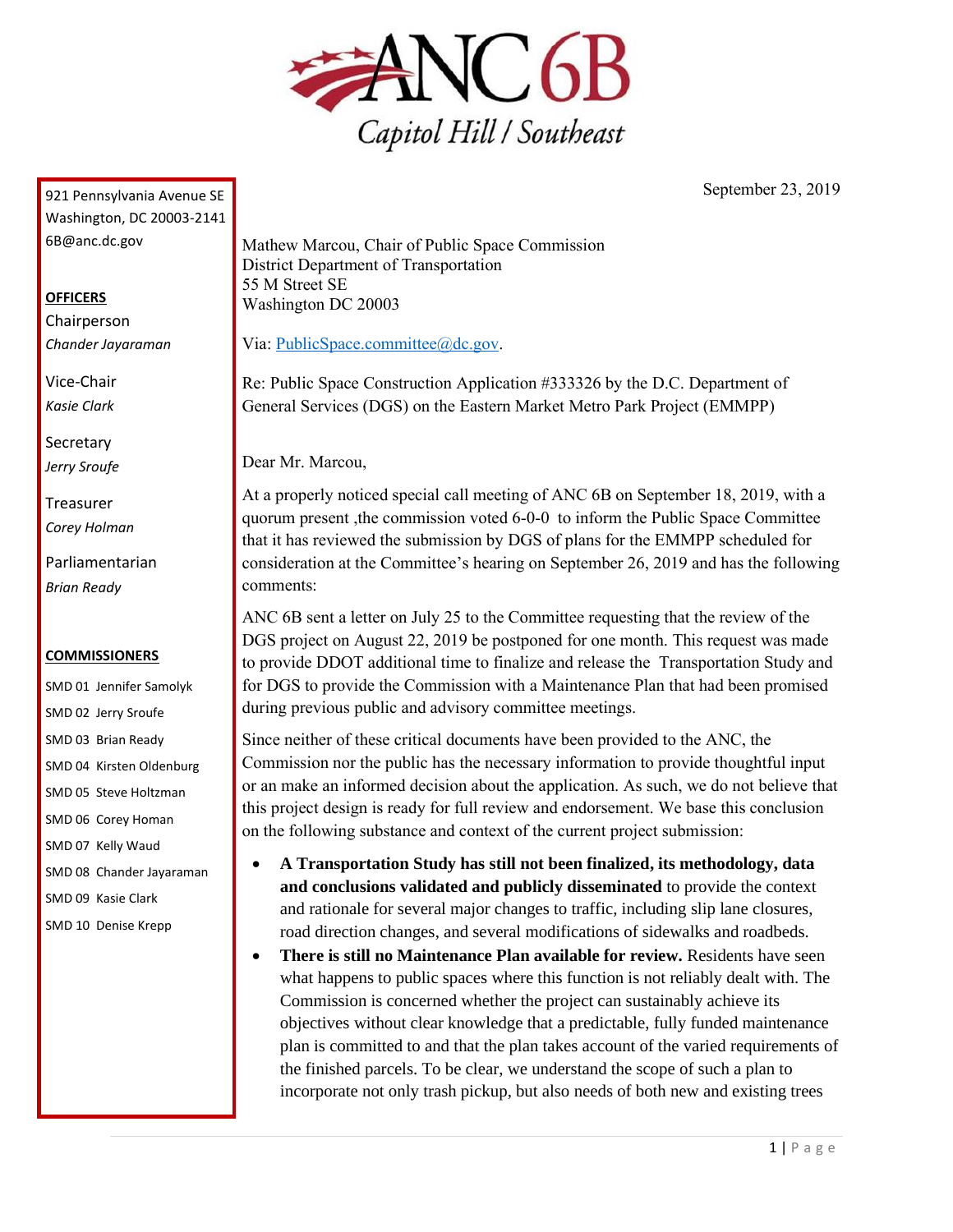

and other landscaping in the immediate post-construction phase, as well as in the long run, maintaining playground equipment, servicing the proposed water feature as well as any planned irrigation system(s), bioretention zones, and new lighting fixtures. Just as critically, our community needs to assure itself that that plan, no matter how appropriately conceived, is executed by a partner(s) with the capacity and proven track record to reliably carry out this function.

As we noted in our letter to the Committee on July 26, this project is of the highest importance to our community. However, without the inputs noted above, any effort on our part to provide detailed review of individual components has limitations. At the same time, we wanted to share specific sectoral and outputrelated comments and recommendations where these are clear to us. We would note that this input is provided without critical information.

We have the following comments related to specific components of the DGS submission.

- 1) First, there are three significant opportunities which are not reflected in the current submission, and without which, the project will face limitations in achieving the goals it has set out to achieve. DGS has not asked ANC 6B to support these initiatives. But we would like to note that we are fully prepared to review any ways that the ANC can be of help in moving these opportunity areas forward to consensus and realization.
	- i) **The inclusion of a Performance Pavilion in the design of Parcel 4.** We see great promise in this idea. While it is not reflected in the schematic diagrams submitted to you, DGS, at the persistent urging of its community advisory team, is in the process of exploring a path with the CFA to activate this proposal. We endorse this effort. At the same time, we are sensitive to the legitimate noise concerns of nearby neighbors and strongly recommend that any eventual incorporation of this component include focused consultation with the most directly affected residents and businesses located in close proximity to the Metro Plaza. We also recommend that, in the design of any performance pavilion on parcel 4, strong consideration be given to a design which incorporates storage for necessary site maintenance supplies and tools as well as, possibly, some portion of the movable furniture allocated to the site. There do not appear to be any other areas on the site planned for this storage function.
	- ii) **Shifting of the set of bike lockers currently at the northwest corner of Parcel 4.** We are fully cognizant of the fact that these lockers and the land they sit on is controlled by WMATA and that DGS has made some degree of effort early in the design process to negotiate a change in their location. We need to stress that the position of these lockers represents a major impediment in successfully achieving the goals of the project to both activate the Metro Plaza as a community space and increase linkages between Eastern Market, the Plaza and Barracks Row. The cluster of lockers in their current location are both a visual obstacle to creating a unified vista as well as a practical impediment to pedestrian access from the Eastern Market area to the Metro Plaza and beyond to Barracks Row. ANC6B asks the Committee to encourage DGS to revisit these discussions and to provide its weight in support.
	- iii) **Relocating the southbound bus stop from the western side of the 400 block of 8th St SE to the edge of parcel 4 just north of the 700 block of D St SE.** Again, we are aware that DGS has reviewed this shift with both DDOT and WMATA and has concluded that the space available on the Metro Plaza bordering  $8<sup>th</sup>$  St is too short to accommodate this proposal.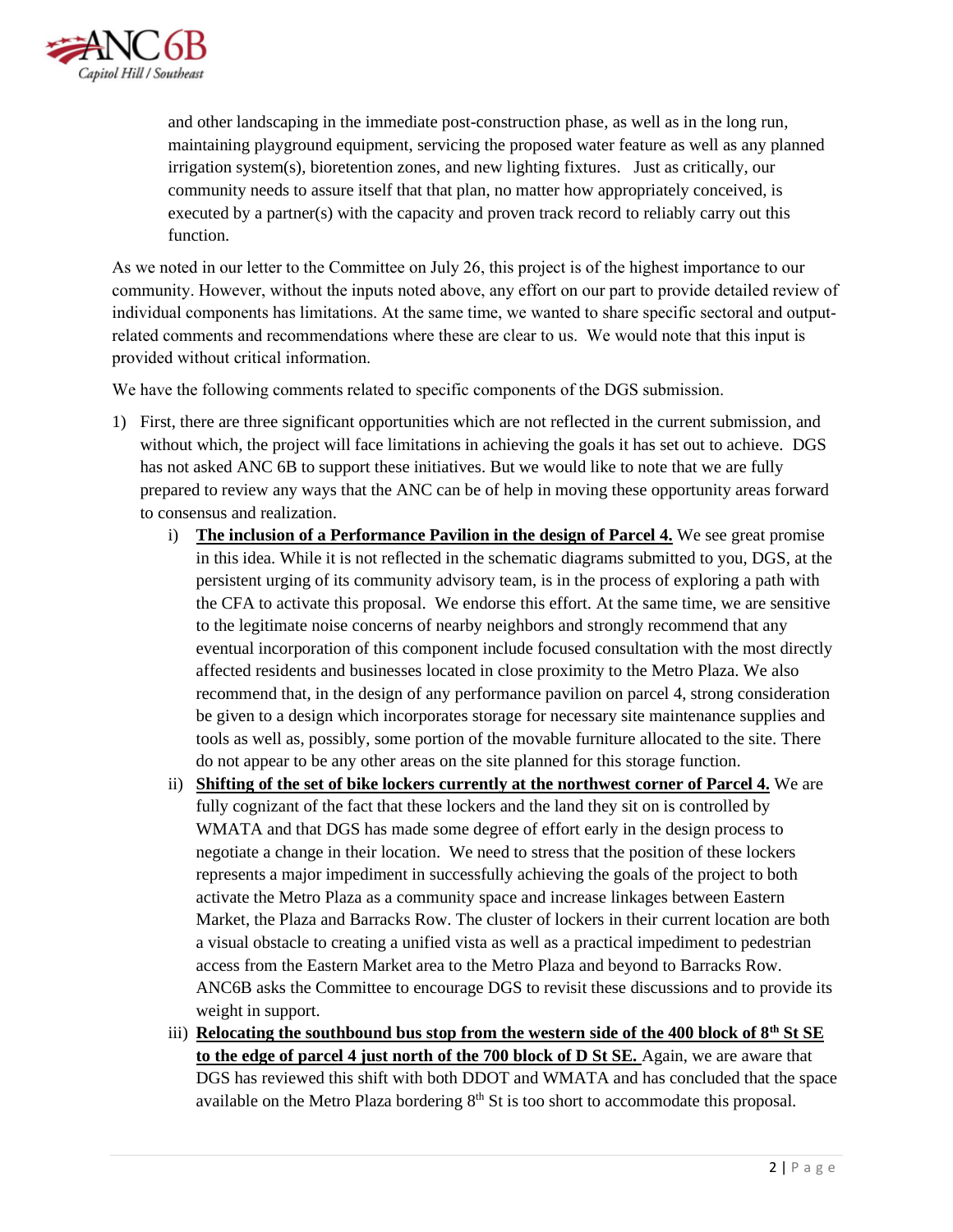

However, again, we request that this bus stop relocation be reconsidered, and all avenues be thoroughly explored to find a way to make this option viable. One of our major concerns is that the current bus stop site has problems of accessibility and is not ADA compliant. In addition, the business community have repeatedly emphasized that the transformation of the 400 block of  $8<sup>th</sup>$  St SE, as the gateway to Barracks Row, is the linchpin of efforts, again central to this project's goals, to facilitate the seamless flow of pedestrians between the transportation hub of the Metro Plaza to the restaurants, cinema and other businesses along  $8<sup>th</sup>$ Street.

- 2) **ANC 6B considers supplementary shade structures (trellises) to be a fundamental requirement of a successful playground design on this site.** References in the submission to "potential trellises" leave us uncertain of whether DGS views these as optional. We do not. Parents have made it clear that supplemental shade is essential for the success of the playground because of the intense heat and sun glare throughout several months of the year. Lack of supplementary shade will invariably result in a reduction of hours of intensive use of the playground facilities, undermining a core objective of the project in providing this eagerly awaited resource. We also suggest that serious consideration be given to the addition of a shade structure to provide some degree of protection for children using the adjacent splash pad. Residents have signaled their willingness to support DGS efforts, with testimony to the CFA and other bodies to make their position and its rationale clear.
- 3) **ANC 6B recommends retention of the parcel 1 splashpad in its current location.** Given the recommendation of DDOT UFD that the splash pad on parcel 1 may need to be moved to safeguard CRZ of existing trees, we need to stress that an alternate site suggested by UFD, close to the southern corner of 9th St SE and the 800 block of D St SE, raises strong concerns among neighborhood parents related to child safety stemming from the positioning of a water pad so close to a well utilized intersection.
- 4) **The reversal of direction of vehicular traffic on the 800 block of D Street is a move which has consistently been opposed by residents most directly impacted, notably residents of the block itself, but also the residents of the adjoining 300 blocks of 8th and 9th Streets, SE.**
	- a) Despite having no current, sanctioned analysis available to support this change, DGS continues to represent this street reversal in every iteration beginning with the initial plan laid in front of residents in December 2018 nearly 4 months *before* the completion of the data collection phase of the study.
	- b) DGS has been asked repeatedly to engage in a directed consultation with the most-affected residents on this block and adjoining 300 blocks of  $8<sup>th</sup>$  and  $9<sup>th</sup>$  Streets to listen to their concerns. DGS has categorically refused to do so, instead noting that opportunities to object will come as part of an eventual DDOT NOI and that the change could be initially implemented for a 6-month test period. Our position is that residents should be consulted in the design phase and not only provided with the option of objecting later in an NOI period after a decision is reached.
		- i) The closing of the slip lane on parcel 6 already envisaged undermines the motive for a large portion of current vehicular users of the 800 block of D. The envisaged alterations in the adjoining crosswalks similarly will remove one of the appreciable complexities affecting that intersection.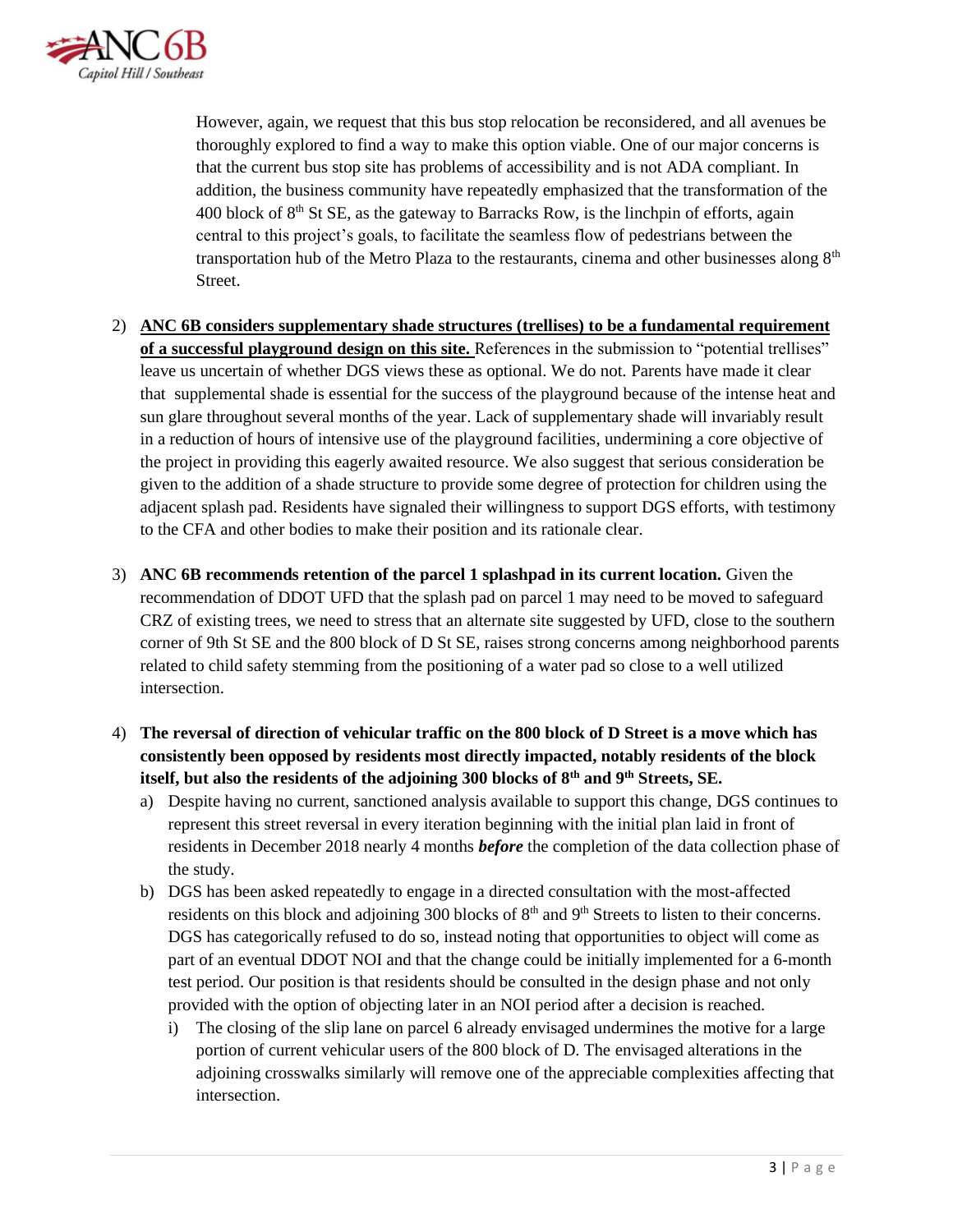

- ii) By allowing right and left turns from  $8<sup>th</sup>$  St onto D Street, not currently possible, the reversal of the 800 block of D potentially creates as many or more pressures on the level of service on this intersection than those it might mitigate.
- iii) **ANC 6B opposes the inclusion of the planned reversal of traffic on the 800 block of D St SE in the EMMPP submission without (a) prior access and review by the public of the vetted and sanctioned data and analysis and recommendations of the Transport Study and (b) DGS direct consultation with the most affected residents.**
- 5) **ANC 6B asks that DGS retain the current pedestrian crosswalk on 8th St SE just north of the intersection with D St SE.** Review of the presentation in the various diagrams of the submission leave us unclear. While ADA compliant ramps are clearly visible at this position on both the east and west sides of  $8<sup>th</sup>$  St SE, there is not a crosswalk marked in a manner comparable to other crosswalks portrayed in these documents.
- 6) **ANC 6B recommends that the DGS plan install bollards bordering the proposed tabletop treatment of the roadbed of 7th St SE** between the entrance to SE Library and parcel 4 to reinforce the signaling to pedestrians that the crossing is part of an active road and to vehicles that the tabletop is a pedestrian crossing.
	- a) **ANC 6B, in regard to lighting plans, recommends that DGS:**
		- i) Implement a photo metric study prior to finalizing lighting plans to verify adequacy of proposed distribution and quantity of light fixtures to achieve objectives of enhancing wayfinding and public safety throughout the project area.
		- ii) Consider additional lighting for parcels 3 and 6 which do not currently receive any new lighting and instead depend upon ambient surrounding light and one existing light pole per parcel. Addition of some light sources placed physically lower (light strips, downward facing bollard lights) on the two sites which complement the lighting schemes of parcels 1 and 4 would support the project's objective of visually and esthetically supporting the unity of the overall space of the project area.
		- iii) reevaluate the current plan to provide no lighting sources on the parcel 1 playground unless the photo metric study demonstrates that surrounding light sources adequately illuminate the playground area. Creating such a large darkened area, even if fenced, which adjacent to a frequently used sidewalk is an issue of public safety.
		- iv) Ensure that lighting poles/bollards on parcels 1 and 4 incorporate electricity outlets with sufficient power and in sufficient numbers and locations to efficiently support any needs of maintenance crews as well as strategically positioned to provide flexibility for a potential range of special event usage.
- 7) ANC 6B recommends that the provision of **access to water sources** on parcels 1 and 4 be supplemented beyond the current installation of the one water fountain on parcel 1 and one on parcel 4.
	- i) Provision of a drinking water source, particularly in parcel 1, which is accessible for dogs would support the utilization of the park as a venue for residents walking dogs. Dog walking is one of the few activities which predictably will activate these spaces in the evening and